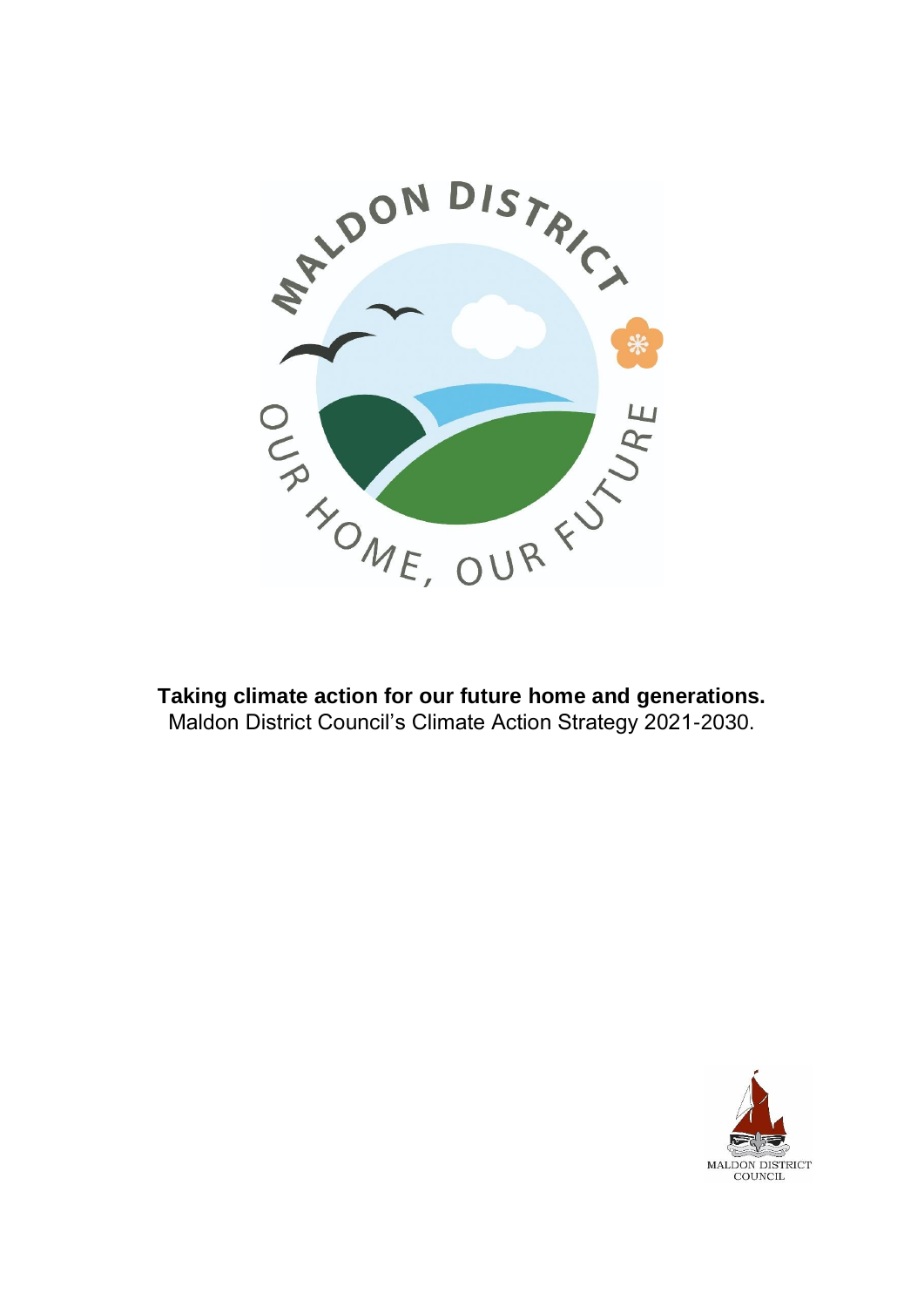# **Foreword**

Maldon District Council declared a Climate Emergency at the February Council meeting earlier this year, this is alongside the 75% of local authorities who have also declared a climate emergency.

Since this motion at Full Council, we have been busy preparing how to approach Climate Action, setting out the Council's aspirations, identifying a core set of pledges and focusing on how we plan to engage with residents of all ages, with businesses and local community groups to help understand perceptions of climate change and to change behaviours.

It is easy to think that climate change is happening somewhere else in the world. However, we now experience regular episodes of extreme weather events and flooding, we breathe in poor quality air in built up areas, we are seeing a dwindling number of bees and wild flowers, and it upsets everyone to see plastics on our beautiful beaches. We think it is time to wake up and realise that we need to act quickly to protect our home and our future.



As a Local Authority, we have a vital role to play in achieving national net zero targets. The Council as an anchor organisation is uniquely placed to provide vision and leadership to local communities by raising awareness, influencing behaviour, and being a driver for local action that makes a real difference to the local environment. Through our powers and responsibilities, and by working with our strategic partners, a range of local people and communities, this strategy sets out how we will achieve this.

*Cllr Wendy Stamp, Leader of Maldon District Council*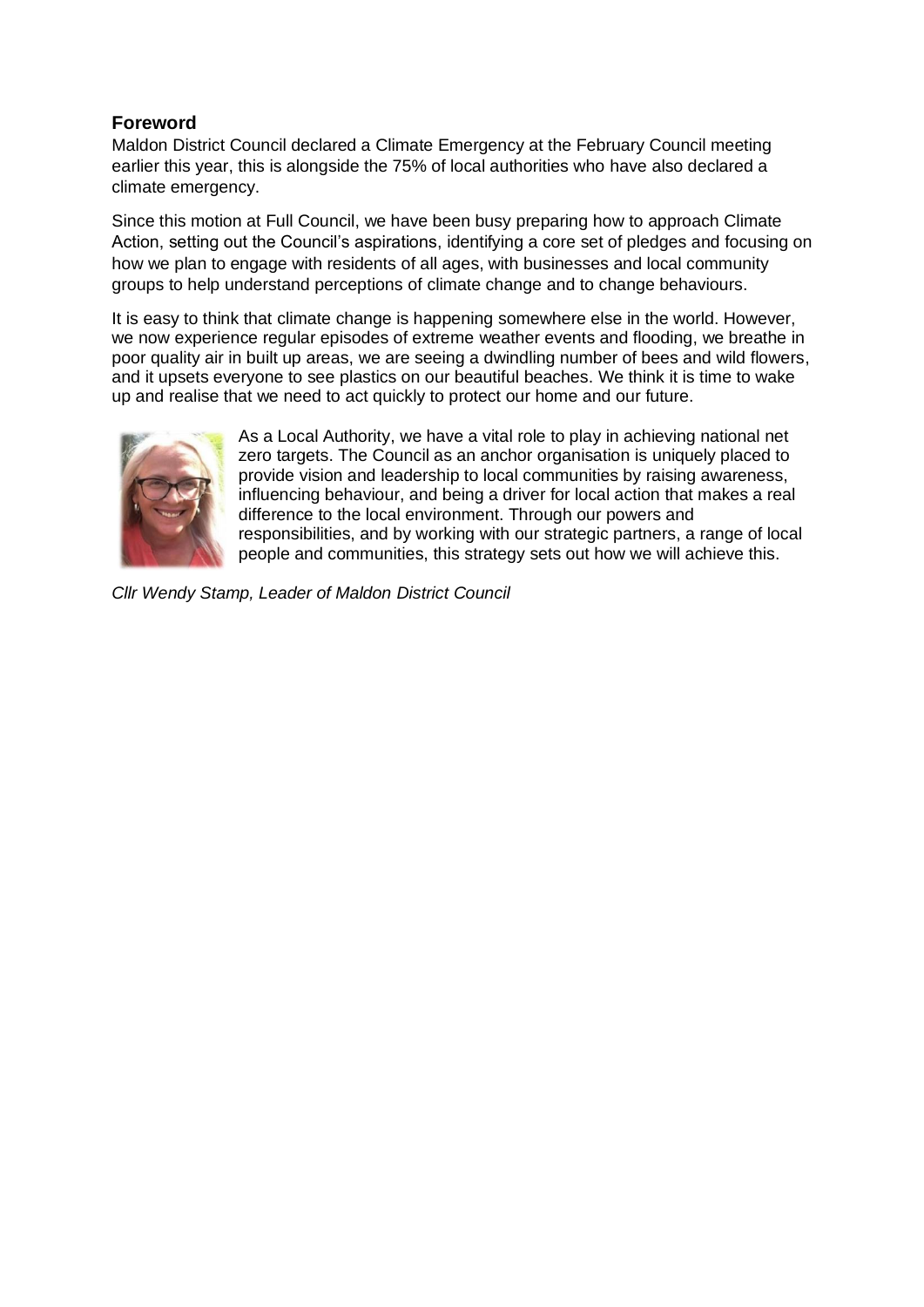### **Introduction**

At a county level and national level, there are a number of important climate and energy programmes and initiatives underway to help achieve a collective approach.

Essex County Council's [Climate Action Commission](https://beta.essex.gov.uk/climate-action) is already underway and makes a clear statement that *'Climate action simply cannot wait – it is the responsibility of every organisation and resident in Essex to do our part to help ensure the County has a bright and green future. Essex County Council is committed to taking action on climate change - to lead the way and inspire other authorities to follow'.*

Nationally, Government has set out its net zero target by 2050, this is set out in law through the [Climate Change Act 2008.](https://www.legislation.gov.uk/ukpga/2008/27/introduction) The Climate Change Act 2008 will set out policy change through the [Sixth Carbon Budget,](https://www.theccc.org.uk/publication/sixth-carbon-budget/) providing advice to ministers on the volume of greenhouse gases the UK can emit during the period 2033-2037. The Government is increasingly focusing policy on public health improvement by tackling the range of factors that can contribute to ill-health. The potential risks posed by climate change are driving policy makers to consider, and reduce environmental impacts, with a strong focus on reducing unhealthy emissions and improving energy efficiency by 2050. With the additional focus on the recovery from the Covid-19 health pandemic, government has set out to create a greener and more resilient UK economy and has allocated a £160bn package for Low-Carbon initiatives.

To achieve government targets, we must ensure we play our part at a District level. It is vital that the Council acts at pace, setting out a Climate Action Strategy with a locally supported, evidence-based approach, and is delivered through an on the ground, localised action plan that tackles both reducing the District's contribution to climate change and adapts to the impacts of climate change.

The Council already has a number of strategy documents which support the District's environment, people's health and activity and which promote Maldon District as a great place to work, live and visit and already helps to protect and enhance the District's natural resources. Like all local authorities providing services to the public, the Council has several statutory duties to help protect and enhance the local environment. The **Our Home, Our Future - Climate Action Strategy 2021-2030** aims to build on the work the Council does and accelerate this through further action and engagement.

Our beautiful District has some stand out environmental challenges. Maldon District is bounded by 70 miles of coastline and has a number of areas around Mayland, Tollesbury and Goldhanger where sea defences are at risk of being below the acceptable level of protection, potentially causing flooding to homes and valuable agricultural land. This is a serious concern when as a <sup>1</sup>County flooding is set to double by 2040, impacting 75,000 homes.

The District has areas of air quality concerns due to the use of older, more polluting heavy goods vehicles. With the prospect of greater development occurring across the District combined with the rate of flooding, a rise in sea levels, increased subsidence and rising levels of pollution, the Council and people who live in the District need to act.

The Climate Action Strategy is a positive step to identify ways to reduce carbon emissions and increase climate resilience across Maldon District. This will include developing strong climate partnership links, putting our hand up to be the first in line for sustainable transport options, to finding ways to support sustainable agriculture, and encourage development that

<sup>1</sup> *Essex County Council's Climate Action Commission report 2021*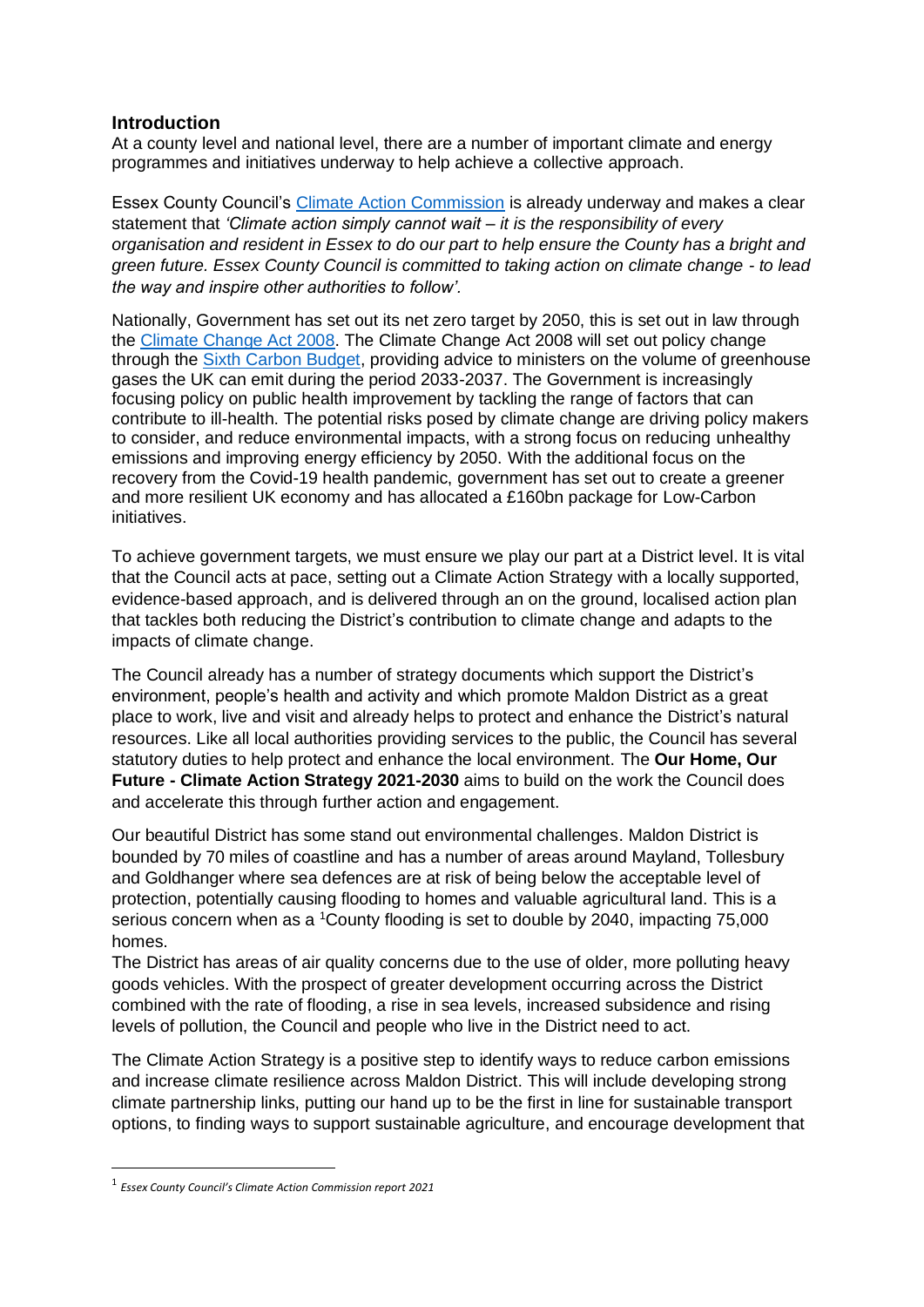meets all [future homes standards,](https://www.gov.uk/government/consultations/the-future-homes-standard-changes-to-part-l-and-part-f-of-the-building-regulations-for-new-dwellings) and to engage and empower our communities to make low carbon and informed choices.

### **Our aspirations**

The Council wants to see action taken that will benefit our home and our future generations and has set out the following aspirations:

 $\rightarrow$  To be a carbon neutral District by 2030 and ensure that all our strategic decisions, budgets and approaches to planning and regulatory decisions are in line with a shift to netzero carbon by 2030;

 $\rightarrow$ To improve our flood resilience and defences, to protect the land and homes in the **District.** 

 $\rightarrow$  To lead by example as a local authority and encourage local businesses, residents and parishes to make positive changes;

→ To give our younger people a voice by launching the **Our Home, Our Future**, community engagement group;

 $\rightarrow$  To challenge perceptions and encourage positive, long term behaviour change leading to healthier, greener lives;

 $\rightarrow$  To identify and deliver economic benefits, leading to sustainable businesses, energy and environment related skills and jobs;

 $\rightarrow$  Give residents, businesses and visitors the choice and opportunity to make greener, less harmful decisions;

 $\rightarrow$  Reduce use of oil, natural gas and coal. Support the energy sector generating green energy to secure, low cost and low carbon energy supply.

### **Our approach to climate action**

The Council's willingness to take action is supported by the following approach:

 $\rightarrow$  Understand better the wider carbon footprints of residents and businesses caused by the energy and transport we use and the from the things we buy from around the world;

 $\rightarrow$  Identify where we can influence and what we can directly control and act on to ensure we make a difference by 2030;

 $\rightarrow$ To springboard action, the Council will align its pledges to the capabilities of its partners and adopt a partnership-based approach to local climate action. This approach will mobilise the energy and expertise of the private and public sector, as well as the wider community;

 $\rightarrow$  Importantly, the Council will work hard to develop a climate funding plan to evidence the plan of action, to mobilise local savings and to attract wider pools of capital to fund the implementation of the action plan;

 $\rightarrow$  Find out what residents and young people really think about climate change and give our young people a lead role in shaping their future. Understand perceptions and work with feedback and ideas to stimulate positive behaviour change, and local business and community led initiatives;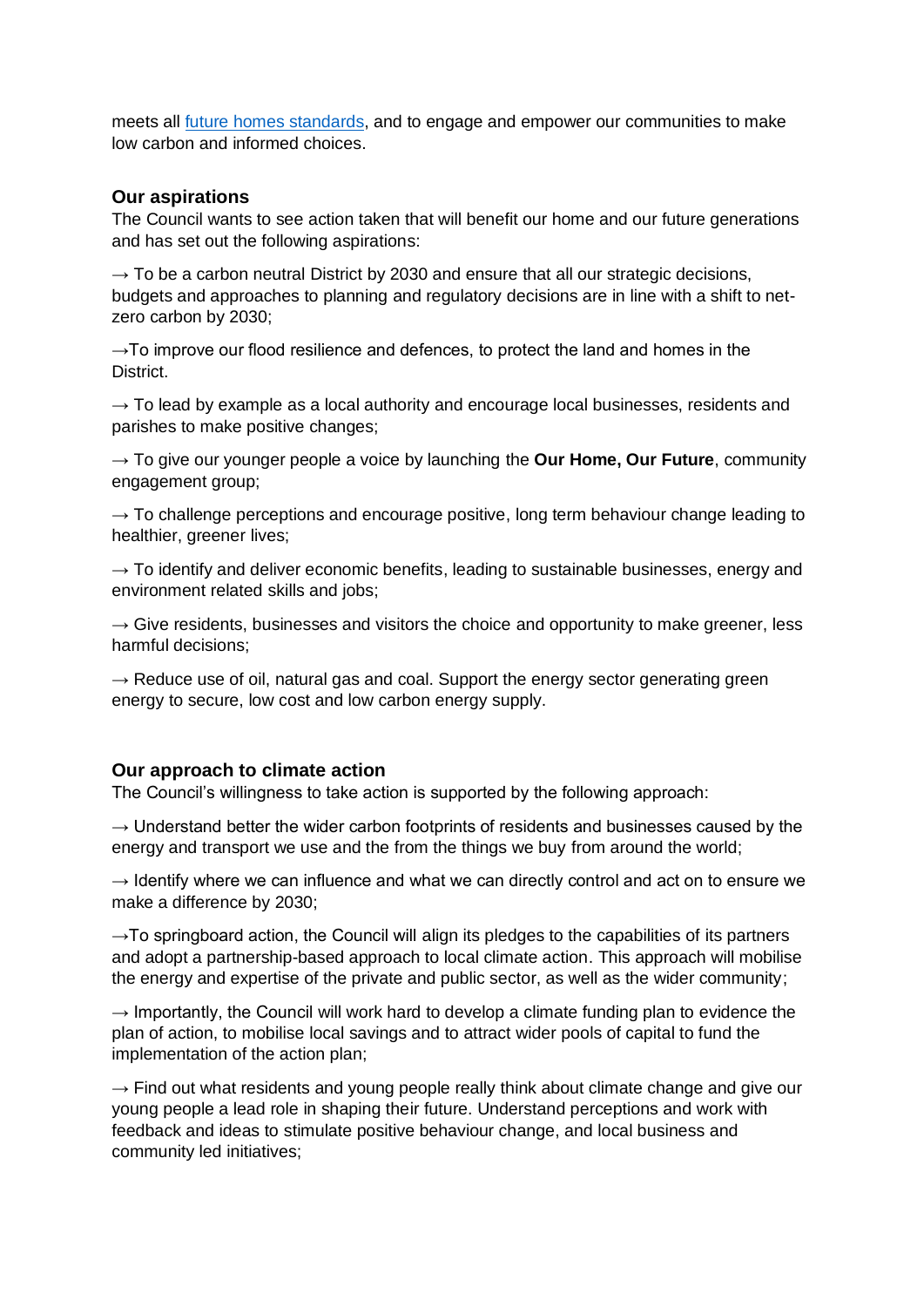$\rightarrow$  Continue to lobby government and industry for substantial investment. As a local authority we have a role to lobby Westminster to provide the powers and resources to make all carbon reduction targets possible. Maldon District Council is committed but it needs a fair and inclusive transition to net zero;

 $\rightarrow$  Finally, we must look outward and ensure Maldon District's Climate Annual Action Plan is aligned to [Essex County Council's Climate Action Commission,](https://beta.essex.gov.uk/climate-action) [Transport East,](https://www.transporteast.org.uk/) and links in with the Districts' and Boroughs' Climate Group, and further still listens to the insight from the [Place-Based Climate Action Network.](https://www.pcancities.org.uk/) We must also endorse and help to promote pilots and initiatives that the District will benefit from 'Cleaner, Greener, Healthier'.

# **Climate Action Pledges**

The Council is going to take action to deliver the following Climate Action Pledges and will work with communities, businesses, local and national partners to take action by 2030. To make a difference between now and 2030, we need to develop carbon reducing pathways and a yearly action plan setting out pilot schemes and initiatives to help us:

## **1. Kick the car habit**

By 2030, the action the Council and its partners will take, will:

- Promote and increase car sharing:
- ⁻ See a roll-out of electric charging points, particularly where off-street parking isn't available;
- Increase use of electric Council vehicles;
- Encourage electric vehicle take up and install more EV
- charging points on Council property;
- Plan positively for a reduction car use in the District's Local Development Plan;
- ⁻ Update the Council's Parking Strategy;
- Require all future TAXIs and buses to be electric vehicles;
- Lobby, and partner with ECC to invest in active travel schemes and improve cycling routes;
- Promote walking along Coast Paths (Maldon to Salcott opened July 2021)
- Help to upcycle, pass on and maintain bicycles;
- Enable better park and stride options;
- Encourage walking and cycling in place of car use;
- Implement a sustainable staff travel plan;
- Reduce the dependency of cars from the District's High Streets;
- Lobby investment in the digital network and support rollout of 5G and future connectivity advancements;
- ⁻ Ensure decarbonising transport does not result in social or economic disadvantage;
- Promote consumer choice through low mile menus and local produce.

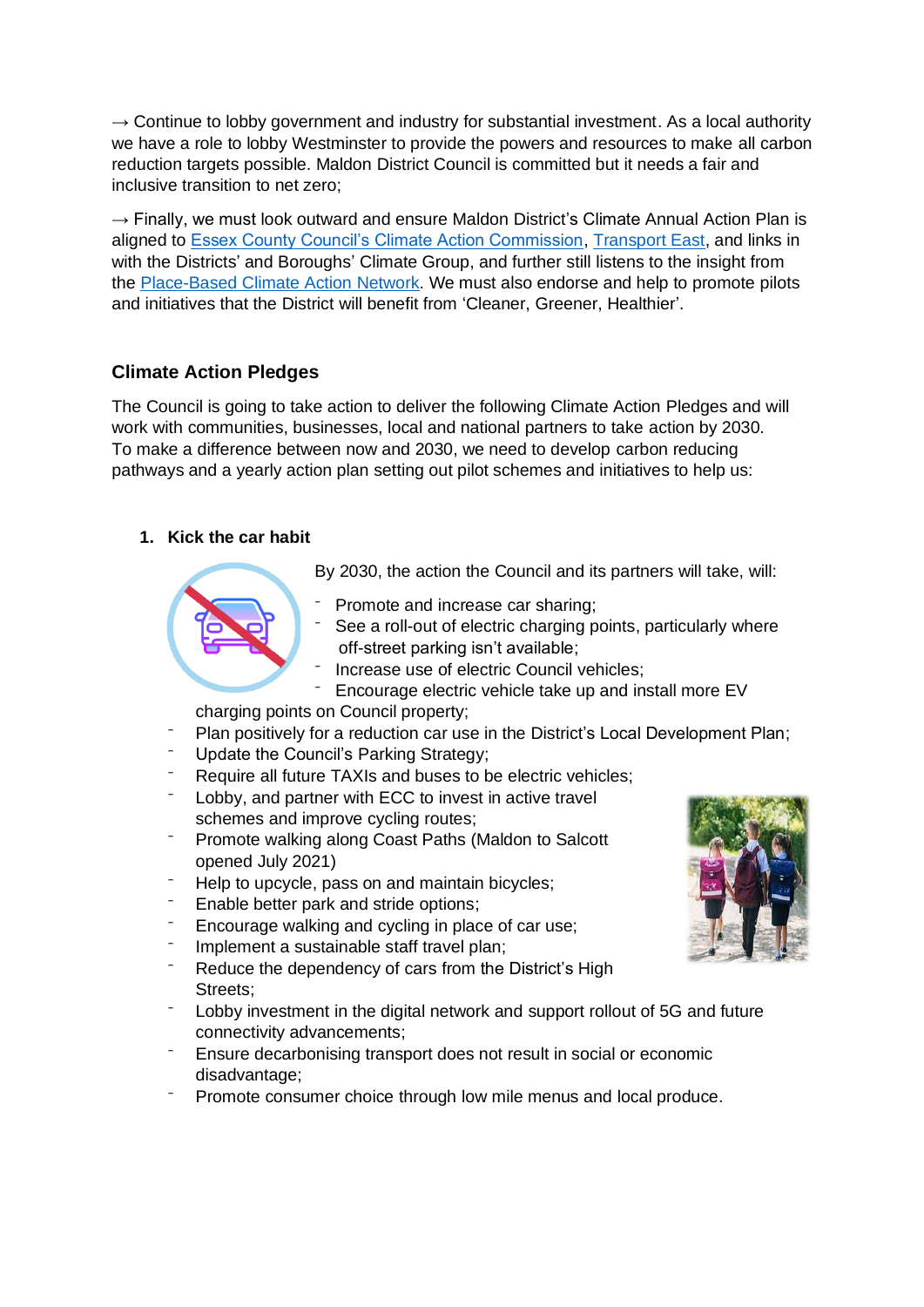### **2. Create less waste**



By 2030, the action the Council and its partners will take, will:

- Establish a Business and Youth Engagement group to act as ambassadors, to promote new and established ways to re-use, reduce and recycle;
- Enable the group to educate and inform residents in terms of consumer choice at supermarkets, the products that produce the most emissions, or have travelled the furthest to reach the home;
- Home grown initiatives (from garden to table) and composting;
- ⁻ Encourage Community up-cycling, turn waste into art and link to culture;
- Understanding the circular economy so that we can make informed choices;
- Improving the waste life cycle so that we are managing waste more sustainably;
- Reduction in waste, in particular plastic waste;
- Achievement of at least the 68% recycling by 2030 according to Climate Change Committee which advises government;



- Encourage the diversion of surplus food to foodbanks;
- [Develop Libraries of](https://www.libraryofthings.co.uk/) things Encourage people to give stuff away and borrow things rather than purchase more.

### **3. Show Nature we care**



We will:

- ⁻ Protect the District's Natural Capital including coastal habitats, biodiversity and natural greening;
- Deliver [Green Infrastructure Strategy 2019](https://www.maldon.gov.uk/info/20048/planning_policy/8114/other_local_plan_documents/8#:~:text=The%20Maldon%20District%20Green%20Infrastructure%20Strategy%20SPD%20provides,adopted%20by%20the%20Council%20on%2016%20May%202019) projects:
- Continue to delivery air quality improvement via the Market Hill Air Quality Action Plan;
- Continue with town greening and greenways on redundant rail and canal connections;
- Plant more trees, and support rewilding, <sup>2</sup>4% of the District is woodland;

<sup>2</sup> *Friends of the earth Climate Action District Data 2021*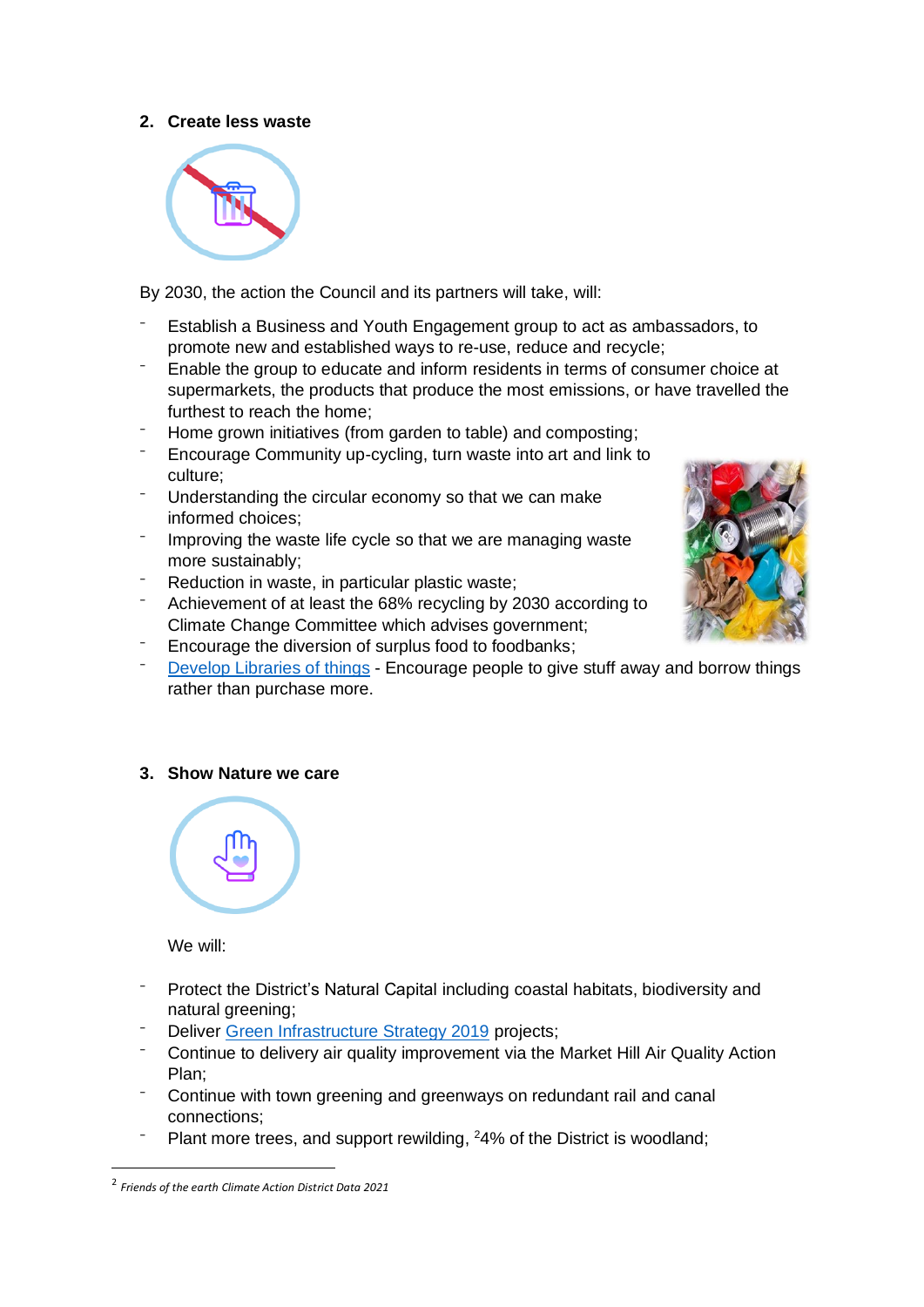- Mow the grass less frequently;
- Create more inviting, usable spaces and parklets;
- Carry out a strategic flood risk assessment as part of the Local Plan Development Review;
- Protect and care for our marine life:
- Set up Coastal Guardians and encourage clean and positive use of coast paths;
- <sup>-</sup> Be a welcoming home for more insects and wildlife (Buzz stops, not just bus stops);
- Clean beaches and waterways;
- Sustainable development:
- Link exercise to waste  $-$  jogging, walking and litter picks, path clearing clubs);
- ⁻ Grow the green estate, via Environment Land Management Schemes and seek benefits from this (reinvest and offset harm);
- Composting schemes and compostable waste toilets in parks;
- Identify how we actively carbon capture:
- Welcome solar farm developments;
- Support sustainable farming promote ecological methods and local practices that are economically viable, environmentally sound and protect public health.

## **4. Be a Council that leads by example**

### We will:

- Reduce energy use in the Council estate;
- Procure services from companies who demonstrate sustainability and support net zero carbon;
- Require deliveries to come by electric vehicles and machinery;
- Implement a staff travel plan;
- Continue to be a paperless environment;
- Encourage and support staff ideas;
- Upskill and train staff in relevant areas of expertise;
- Review carbon output of current Council buildings and vehicles; produce a heat decarbonisation plan and plan for future improvements;
- Support Parish councils help them to lead by example;
- Recover and recycle office materials where possible.



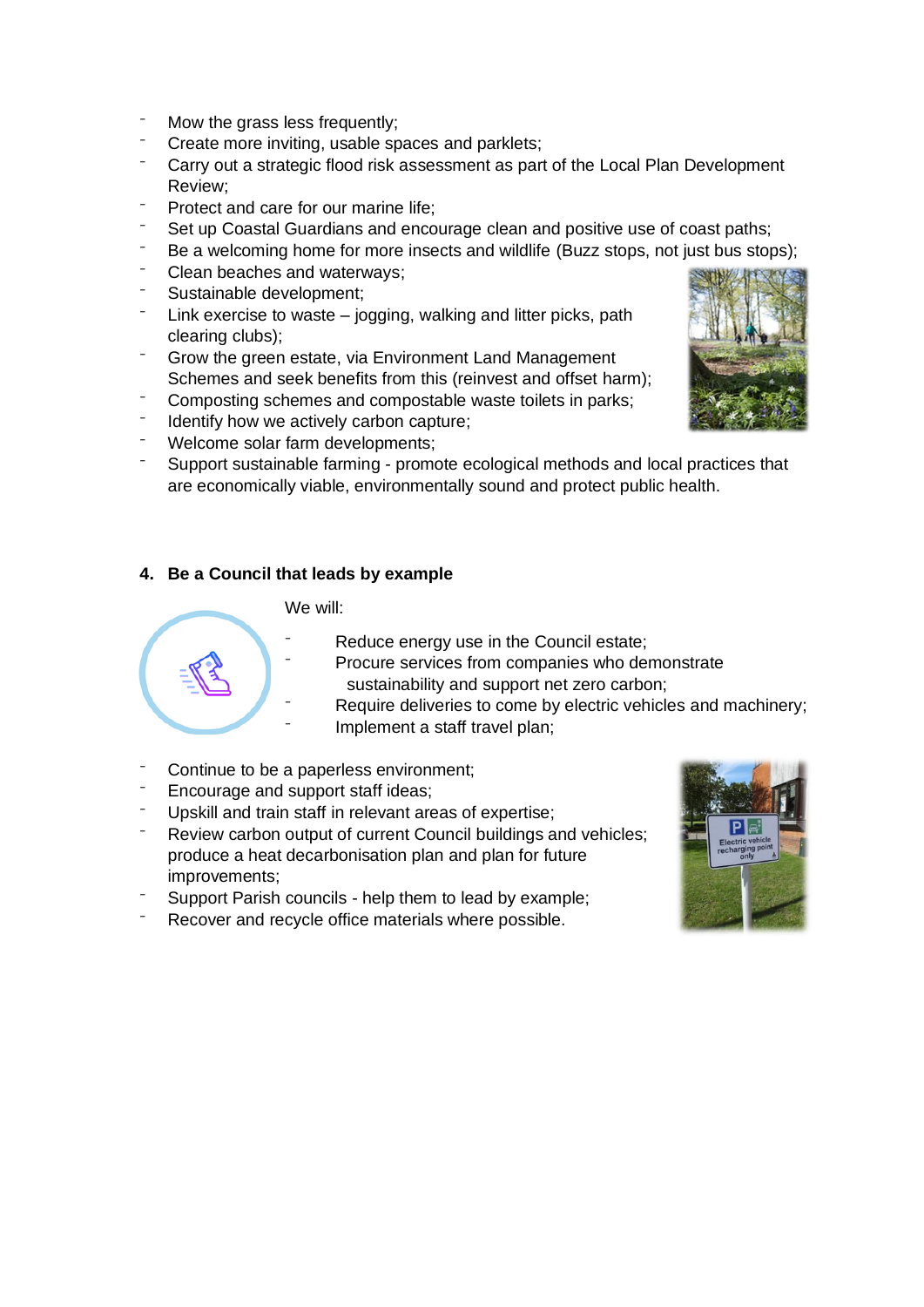### **5. Develop a strong policy commitment to Climate Action**



Respond to Environment Bill and legislation from government in support of achieving net zero targets by 2050;

- Influence positive change through the Essex Design Guide and Maldon District Design Guide;
- Ensure policy helps shape the District in ways that contribute to reductions in greenhouse gas emissions, fossil fuels, minimise vulnerability and improve resilience, and support renewable and low carbon energy and associated infrastructure;
- ⁻ Ensure environmental impact is represented in all of our policies and risk assessments;
- $\overline{\phantom{0}}$ <sup>3</sup>Only 32% of homes in the area are well insulated and12% of households in the area are in fuel poverty. We need to better with our local developers to develop a Zero Carbon Build Charter in line with the Future Homes Standards 2025, and find out what they are already doing to provide greener methods of build, heating, insulation and energy technology solutions;
- Ensure all Council Strategies complements and delivers Climate Action
- Raise funds for action emission reduction and offsetting from S106 and CIL payments;
- Lobby government to change building regulations and provide greater certainty on its energy mix for net zero;
- Monitor the potential development of Bradwell-on-Sea for GW-scale, new nuclear development or other potential development and seek to maximise sustainable construction methods, mitigation for any local environmental impacts and maximise the benefits to local people and businesses, supporting job creation and supply chain opportunities. (currently not engaged with MDC, BrB states it aims to reengage in future years);
- Shape a legacy vision, should the District receive a new Nuclear Development;
- Understand future planning and development impacts; e.g. Greenfield to brownfield land use (farm land used as solar farms, change of status at the end of lease period).



**i**

<sup>3</sup> *Friends of the Earth Climate Action District Data 2021*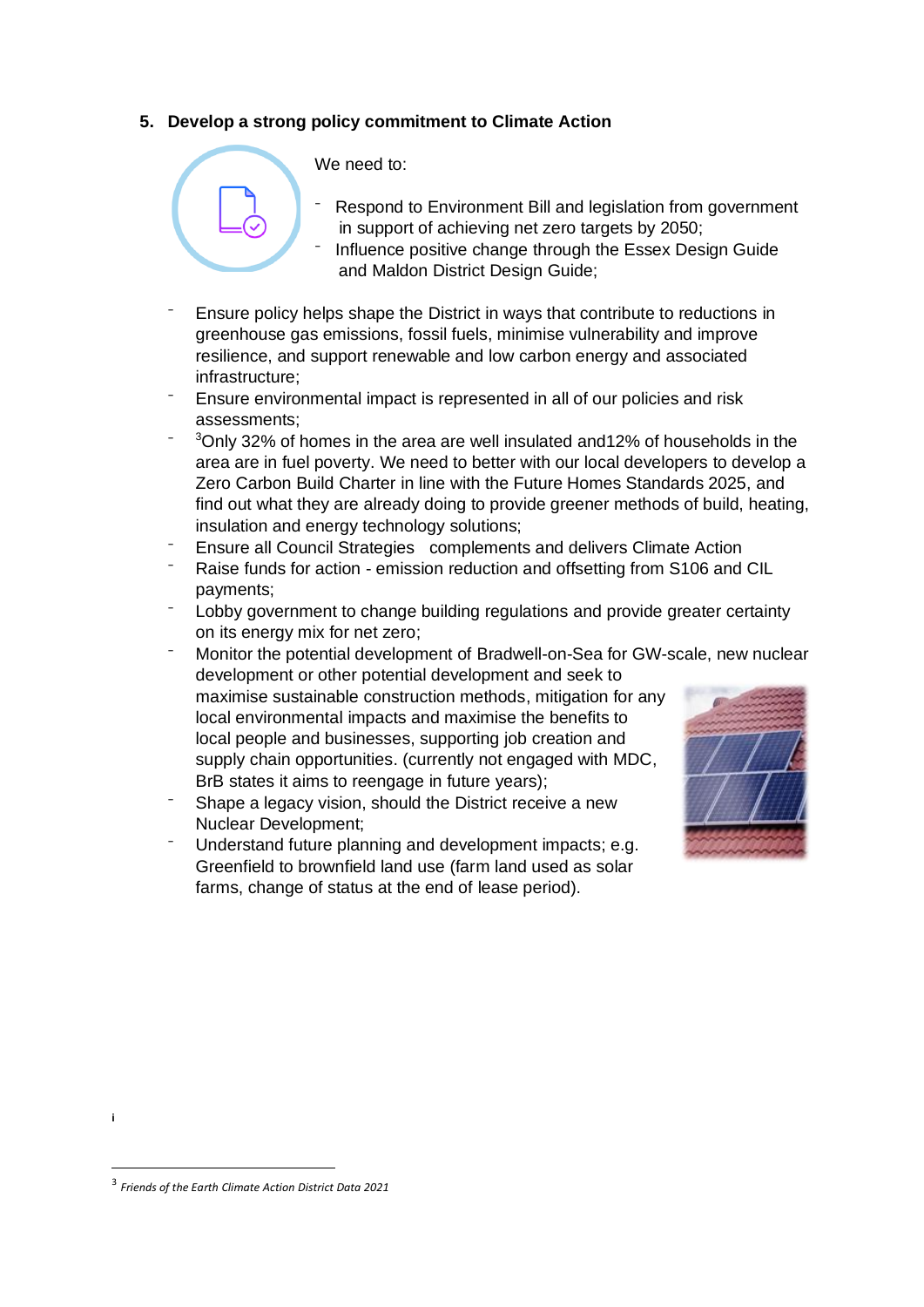# **What we know about the District today and current behaviours**

It's helpful to gather a range of data and insights that will inform the decisions we need to make and to help engage with our communities. Using data and insights we can set out to understand how much energy we use, our carbon footprint, air quality readings, traffic density, car ownership, fuel and energy consumption, flooding risks, and a gather a range of known behaviours and outputs that help provide a clear picture about the challenges we face, what our perceptions of climate change are and to inform pathways to enable us to reduce direct emissions and change behaviours by 2030.

Earlier this year a survey was conducted by Essex County Council. They spoke with 150 Maldon District residents. The results from this tells us the following:

- The men who took part in the survey tended to be more sceptical about behaviour change;
- Lower income households and families feel they will be personally impacted by climate change;
- Younger public transport users are more likely to car share and are open to new modes of transport;
- ⁻ Most engaged are females, middle-aged and those who are more affluent. They are proactive and willing to take-action and change behaviours;
- $\overline{\phantom{0}}$ <sup>4</sup>284g of meat and dairy is consumed on average per person per day. Older people said they were less likely to believe that switching their diet has a significant impact on climate change.

This early insight to our work tells us that empowering people to make low carbon choices is all linked into the Levelling Up agenda and that we must ensure initiatives are subject to Equality Impact Assessments. People living in poverty feel they will be disproportionately burdened by higher fuel costs and potentially locked out of the Electric Vehicle market due to affordability. To then be charged more for parking or be forced to use expensive and limited public transport adds to the challenges people face and will impact their quality of life.

We must be fair and practical and acknowledge that Climate Action choices will be made based

# **DISTRICT DATA ELECTRIC VEHICLES Department for Transport** forecasts 1 in 4 cars will be electric by 2028. **HEAT DECARBONISATION Friends of the Earth. Climate Action data: Take** up of decarbonised heat units in homes (heat pumps). **CO2 KILOTONNES Department of Business, Energy and Industrial** Strategy: All of the<br>District's collective terrestrial CO2 in 2019. **EMISSIONS** from housing ក ndustria

on personal circumstances. Our work through **Our Home, Our Future** engagement group will listen to the concerns based on affordability and accessibility for all.

*<sup>4</sup> Friends of the earth Climate Action District Data 2021*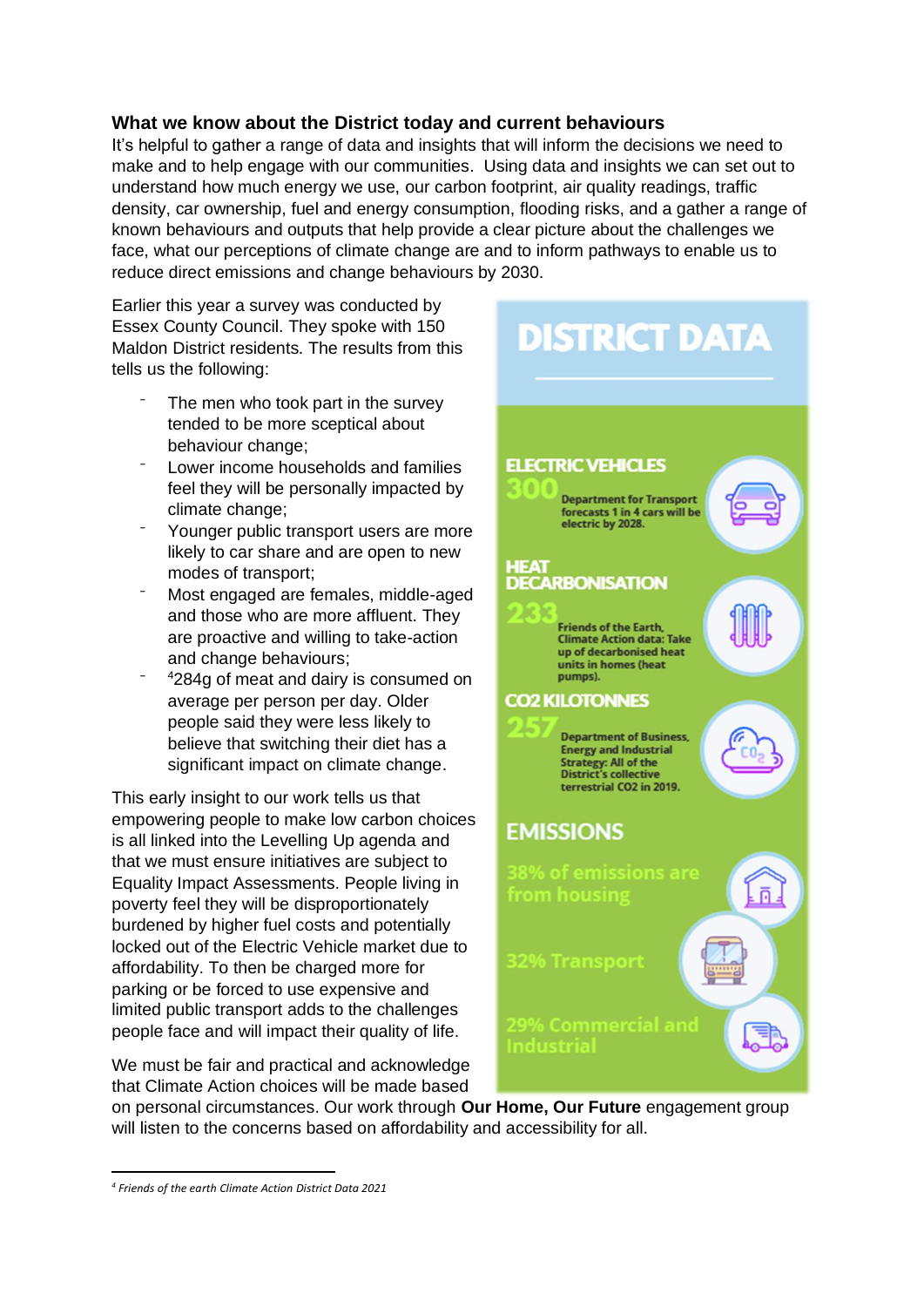### **Our carbon emission data**

Carbon emissions across the District are currently calculated each year by the Department for Business, Energy & Industrial Strategy (BEIS) who release local authority wide carbon emissions data (there is always a two-year lag in the publication of each year's data e.g. 2020 data will not be published until 2022).

The current CO2 emissions data shows totals of terrestrial CO2 reported in kilotonnes for the period of 2009-2019:



This tells us that CO2 terrestrial emissions are reducing year on year, and there still a long way to go.

To put things into perspective, a car puts on average a pound of CO2 in the sky for every mile driven.

In 2005 the District's (an area of 98.34 Km2) terrestrial CO2 total was forecasted at **429 kilotonnes**.

In 2019, Maldon's collective terrestrial CO2 emissions was forecasted at **257 kilotonnes**.

*(source: Department of Business, Energy & Industrial Strategy, UK local authority and regional carbon dioxide emissions national statistics, 2019)*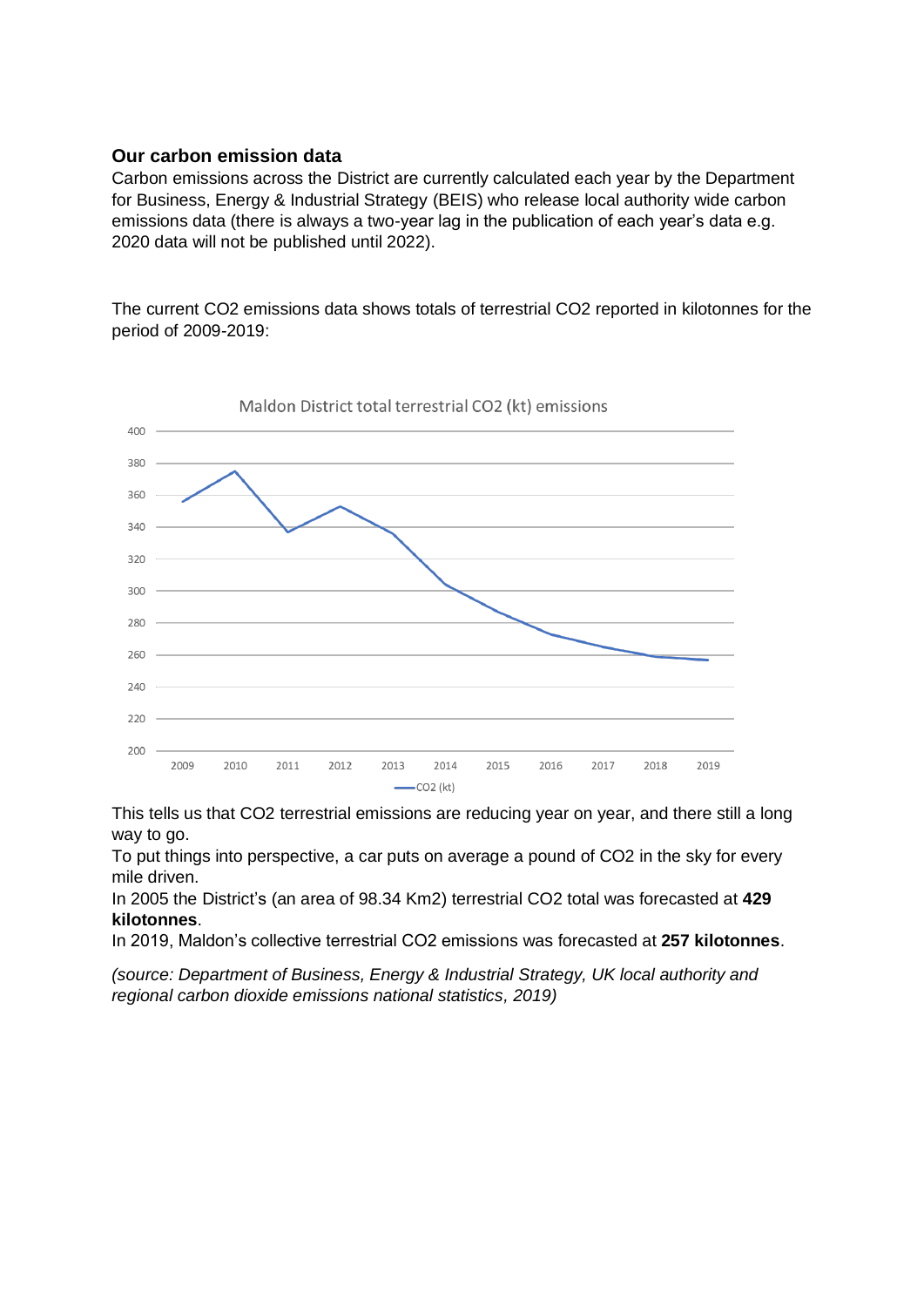## **Our recycling data**

Recycling alone is not enough to make the impact needed to reduce and prevent the impacts of climate change and we need to change the perception of "I am doing my bit". To make a real difference we all need to make better consumer choices and avoid generating unnecessary food and packaging waste. We must find ways to reduce pressures on recycling centres and refuse companies. The following Essex Waste Partnership graph shows the percentage total waste reused, recycled or composted for Maldon 2020-2021. Reassuringly it tells us that the District is performing well, when compared to other authorities in the county.



### **What further information and data do we need to inform the Climate Action work of the District?**

To ensure we gain a better understanding to inform our priorities and the action we take, we will need to collate and curate a range of data. We will need to source and commission the following evidence base, recommendation studies and tools:

- The direct and indirect carbon footprint of the economy of Essex and Maldon District;
- The consumption-based greenhouse gas emissions by the County and at District level;
- The circular economy opportunities:
- Recommendations and carbon reduction pathways to reducing direct emissions by 2030;
- Pathways to sustainable transport (also focusing on affordability and accessibility);
- Develop an online tool 'District heatmap' showing the District's Green space and biodiversity hotspots, Renewable energy, Sustainable shops: repair, reuse and refill, Low carbon buildings, Local community groups – and any other asset that can be plotted onto the map.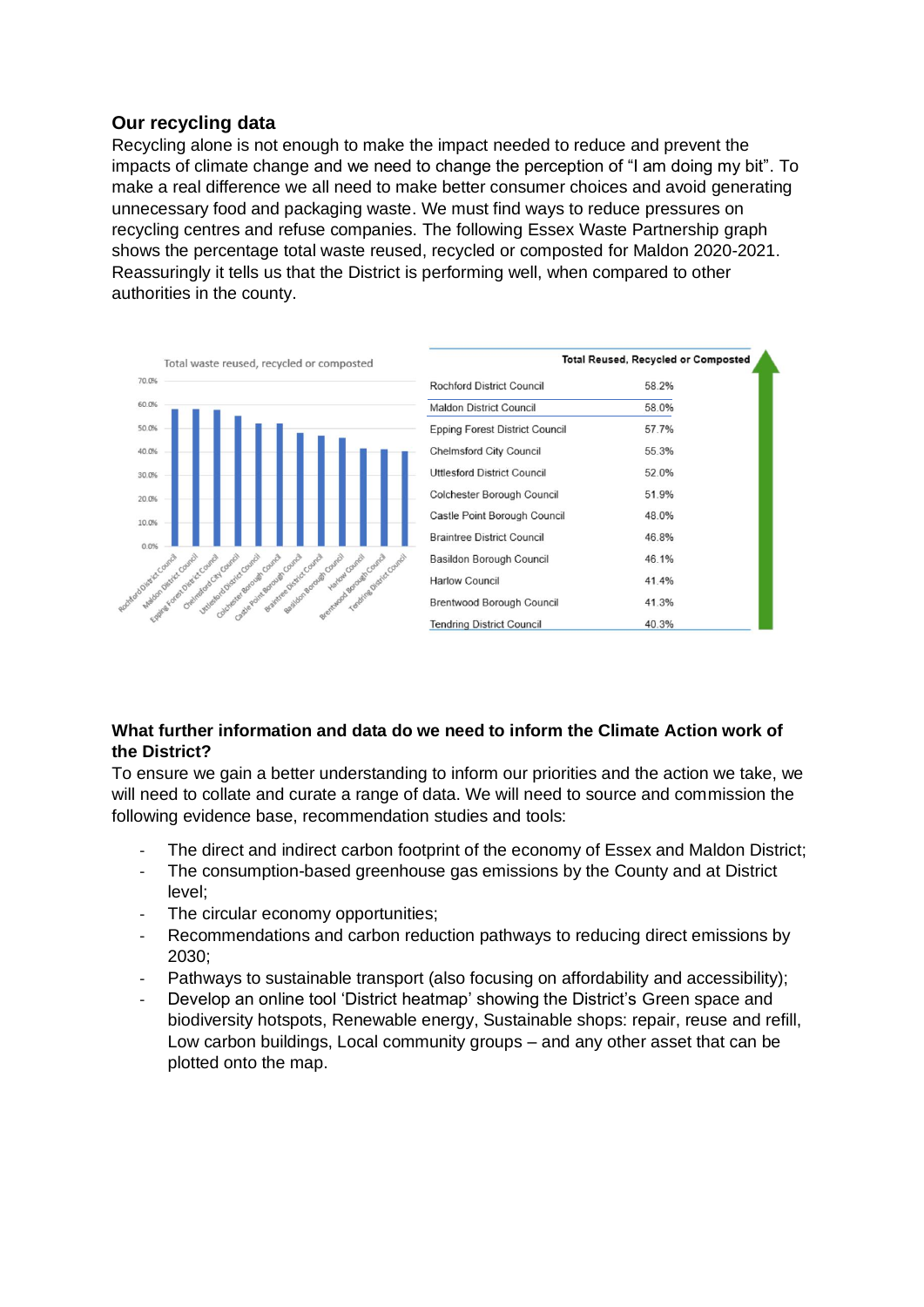# **Our existing policies and strategies**

Taking Climate Action in the Maldon District doesn't just enable us to take positive steps in reducing carbon emissions and harm to the District we love. By continuing to embed, greener, healthier and growth through the work of our other main strategies, Prosperity, Community, Place, it gives us the opportunity to:

- Improve the health and well-being of our residents;
- Generate a low carbon, local economy and greener business growth;
- Strengthen our communities by working together more on green initiatives;
- Improve equality Level up areas that need support and investment;
- Improve our visitor offer;
- Make the District more accessible through better, greener modes of transport.

Maldon District Council already has several strategies and guides which already set out climate and environment improvement policies, projects and plans. It is a challenge for the Council to deliver all strategies and plans. It is an aim of the Climate Action Strategy to recruit a Climate Action Officer, this officer will have the responsibility of working with colleagues to review and validate existing strategies and to help bring to life the work set out within these documents:

- Corporate Plan 2019-2023
- Place Strategy
- Prosperity Strategy
- Community Strategy
- Green Infrastructure Strategy SPD
- Renewable and Low Carbon Technologies SPD
- Sense of Place, Place Plan
- Place shaping policies in Local Development Plan
- Place related management plans
- Parking Strategy
- Walking and Cycling (Maldon District Cycle Action Plan 2018)
- Maldon District Design Guide SPD
- Local Development Plan review.

### National Policy:

- Energy White Paper
- Heat Decarbonisation Strategy
- Ten Point Plan for a green industrial revolution
- DLUHC (Housing White Paper Planning for the Future and NPPF)
- National Energy and Climate Plan (NECP).

## **Our Partners**

The Council already works with a number of statutory bodies and local agencies. We will continue to work with these to progress the work of the Climate Action Strategy.

Local and regional: Essex County Council, Climate Action Commission District and Boroughs Climate Forum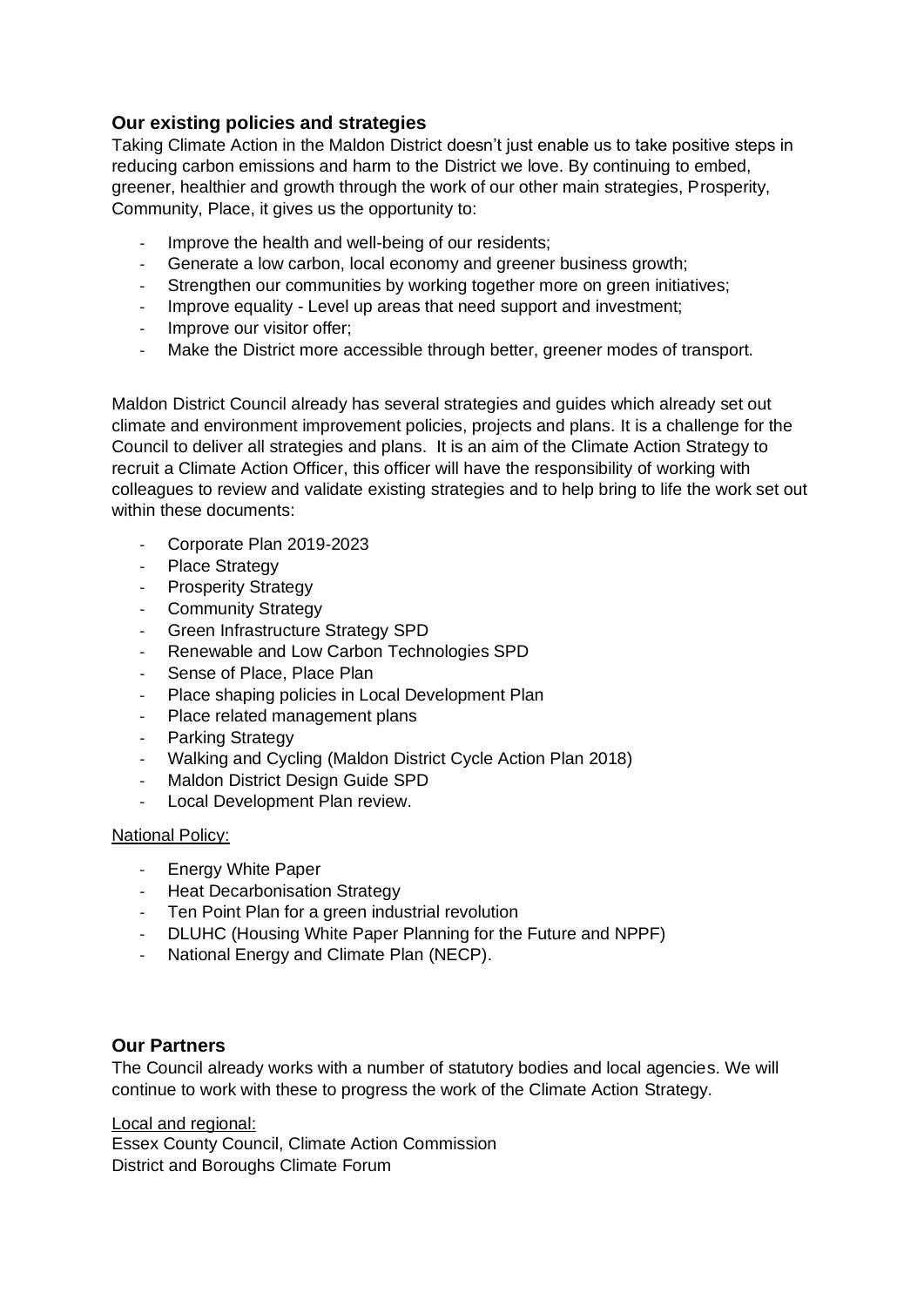CORE group

ECC Nature Partnership and Local Nature Recovery Strategy (not yet started) Sense of Place Business board Burnham-on-Crouch Business Board Essex County Council's Insight team Visit Essex (tourism) The Essex Communications Group South East Energy Hub SELEP Transport East Mid Essex Health Alliance.

National: Place Climate Action Network Ofgem The Office for Environmental Protection (OEP) Environment Agency Natural England Historic England The Office for Low Emission Vehicles Magnox and Nuclear Decommissioning Authority (NDA) The Centre for Sustainable Energy (National Charity) Defra (Clean Air Strategy, Climate Change, Green Future) DfT(Gear Change, MRN, Airports & Ports Policy Statements, Decarbonising Transport, RIS 2) Network Rail Strategies BEIS (Industrial Strategy, Clean Growth Strategy, Nuclear Energy) Visit Britain.

# **Funding plan, grant funds and incentives**

Currently residents, landlords, housing developers, businesses, community groups, schools and in some cases local authorities can apply for funding depending on the criteria for application and the responsibilities to spend monies. Listed below are a few funding options to be explored further to understand how the Council can attract funding and develop a longterm funding plan.

- Nuclear Decommissioning Authority and Magnox;
- Welcome Back Fund;
- Energy Saving Trust;
- LoCASE The Low Carbon Across the South East programme:
- Rural Community Energy Fund;
- Community Energy England;
- Green Homes Grant:
- Non-Domestic Renewable Heat Incentive;
- Active Travel Funding:
- Restore your Railway bid;
- Future Levelling Up Fund bids;
- South East Energy hub initiatives;
- DfT national sustainable funding for transport (await outcomes from DfT spend review)
- Identify opportunities from COP26 (November 2021);